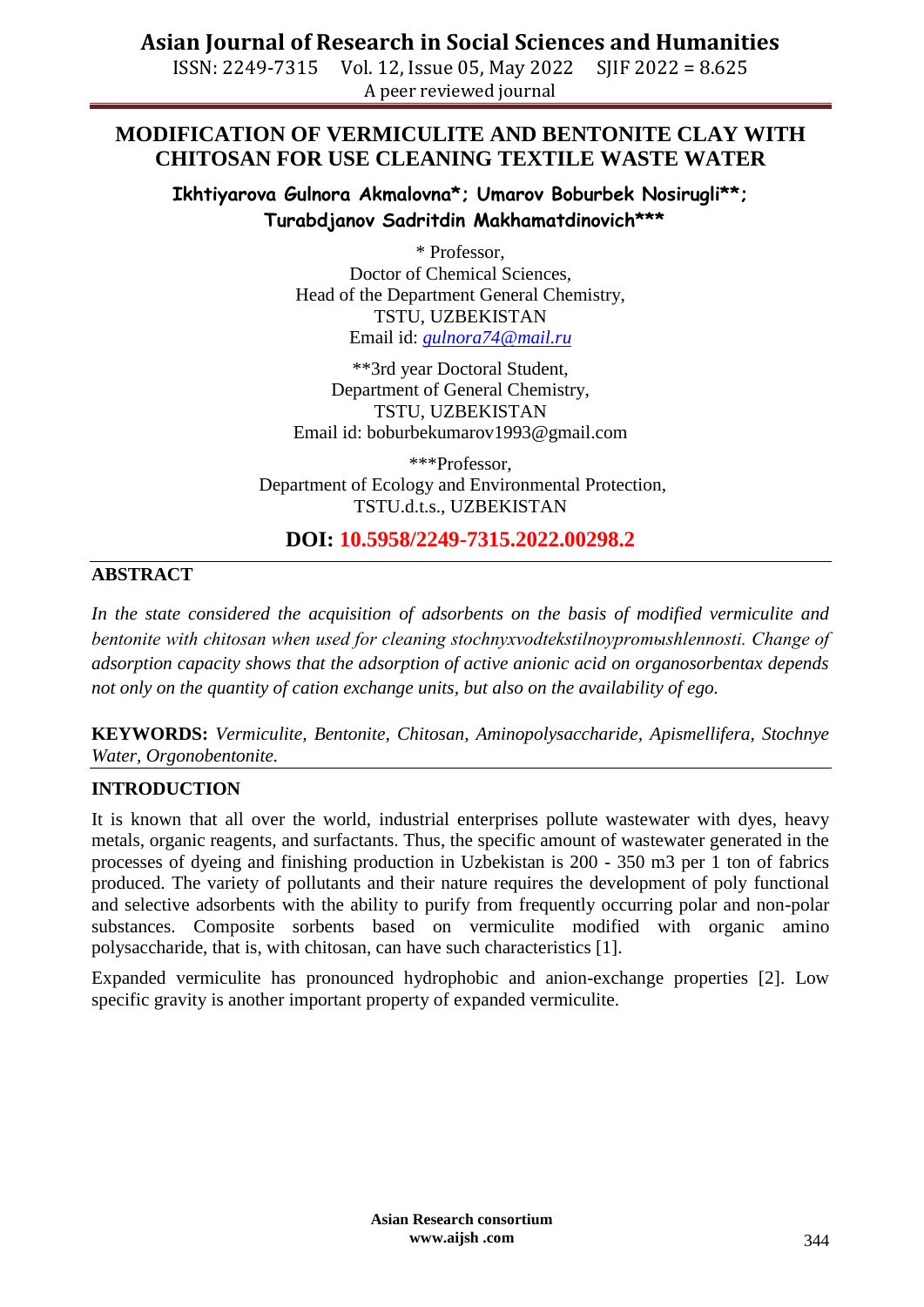ISSN: 2249-7315 Vol. 12, Issue 05, May 2022 SJIF 2022 = 8.625 A peer reviewed journal



**Figure 1. Structural diagram of vermiculite**

Chitosan is a biocompatible, nontoxic, biodegradable amino polysaccharide with antimicrobial, sorption, and antioxidant properties [3]. The unique properties of chitosan are, of course, associated with its molecular characteristics, its own biological activity and the ability to form compounds and complexes with various chemicals [4]. In the scientific and technical literature, methods for obtaining modified bentonite minerals for the purification of active dyes are widely covered [5-7]. However, despite this, the industrial production of organ minerals in our Republic for the purification of various dyes remains from the production requirement. The main reason for this is the lack of a scientifically based acceptable technology that ensures the production of organ sorbents with high characteristics as adsorbents. Therefore, scientific experimental research in this direction is doubly relevant.

Research goal is a modification of the local vermiculite of the Tebinbulok deposit and Navbakhor bentonite produced in the Republic of Uzbekistan with chitosan synthesized from dead bees ApisMellifera and the study of their physico-chemical properties, as well as the sorption parameters of organosorbents in relation to dyes in the wastewater of textile enterprises.

### **EXPERIMENTAL PART**

Alumino silicates were chosen for research: expanded Vermiculite (BB) hydromica of the Tebinbulok deposit and bentonite clay of the Navbakhor (Na-NB) deposit from the Navai region. As a mineral modifier, a reagent was used - chitosan АpisMellifera (KhZ) [8-9] obtained in the laboratory of the Tashkent State Technical University. Synthesized organ sorbents are conventionally named Kh3-Na-NB and organ vermiculite KhZ-VV. as a dye used imported dye Indigo used in the production of "Bukhara cotton" and active dye Reactive due -2B used in the production of JSC "Bukhara Brilliant silk" in the Republic of Uzbekistan.

When modifying minerals of the smectite group, which have an expanding structural cell with relatively large organic cations, the introduction of organic molecules into almost the entire inner surface of the minerals is observed. As a result, the molecules of the medium, i.e. waters are adsorbed mainly on their outer surface [10]. However, as the results of the study show, adsorption of molecules of polar organic substances is possible not only on the outer, but also on the inner surface of vermiculite and bentonites with organic cations in the exchange complex. From a scientific point of view, the replacement of inorganic exchangeable cations of clay minerals with organic ones should lead to a sharp change in their physicochemical and sorption characteristics [11–12]. There is data confirming an increase in the adsorption capacity of modified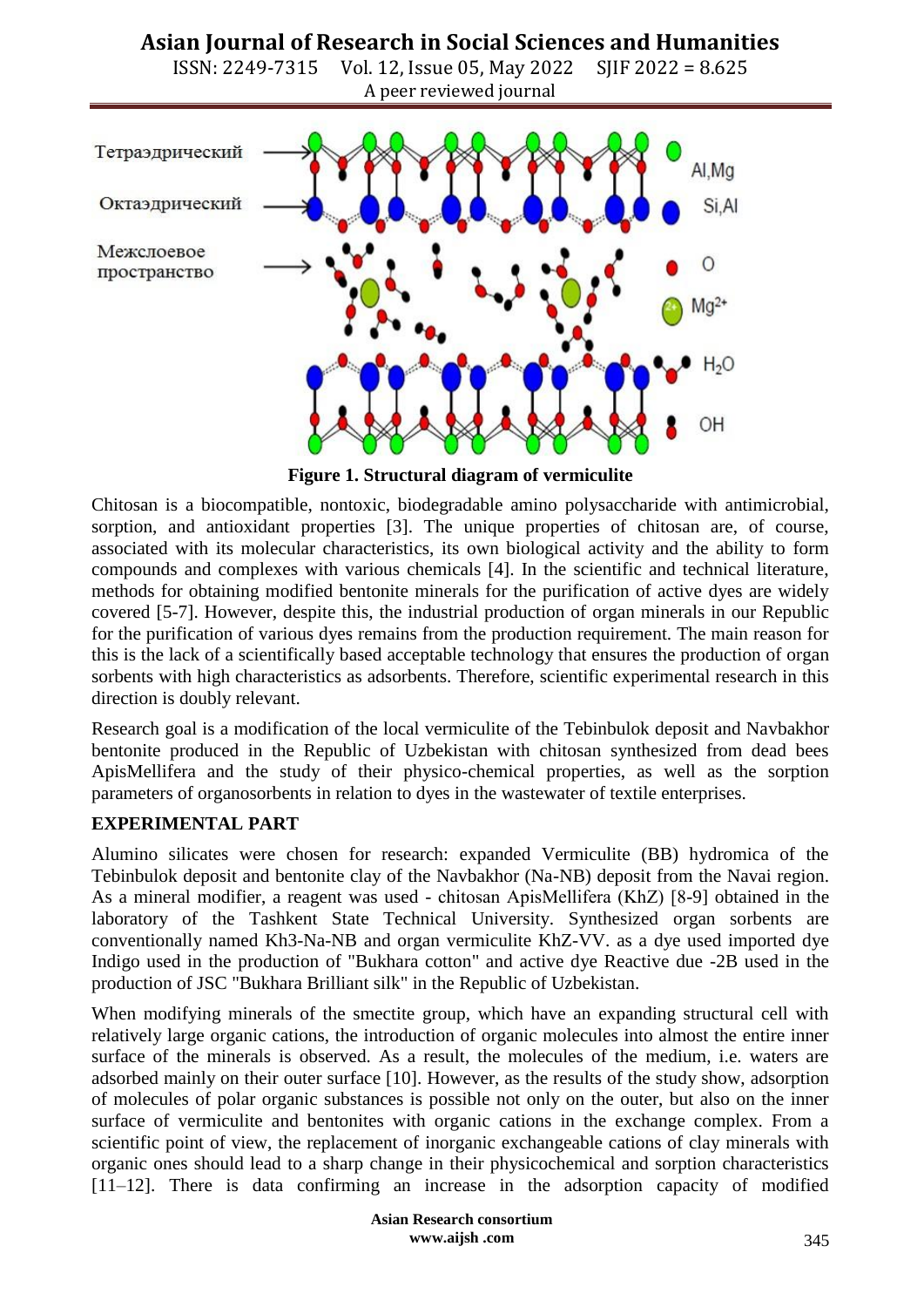ISSN: 2249-7315 Vol. 12, Issue 05, May 2022 SJIF 2022 = 8.625 A peer reviewed journal

montmorillonite in relation to petroleum products, aromatic and paraffinic hydrocarbons. The increased interest in organo derivatives of clay minerals can be explained by the possibility of their use as selective sorbents [12].

Adsorption tank for measuring Indigo dye and attracting dye reactive dye 2B. Active anionic dye 2B, is a dark blue crystals with a luster.

In laboratory experiments to determine the adsorption capacity, solutions of indigo dye and reactive dye 2B were prepared in water with a concentration of 1 to 200 mg/l, and the optical densities of these solutions were determined. Data on the optical densities of solutions were used to construct a calibration graph. In solutions with a volume of 100 ml were added 0.05-0.1 g of adsorbents in the form of a powder. After pH and adsorption equilibrium were established (from 6 to 24 hours for individual samples), the optical densities of the solutions were measured and, using the data from the calibration curve, their concentrations mg/l were established. The amount of adsorbed dye was determined by the formula:

$$
A = \frac{(C_0 - C_1) * V}{m},\tag{1}
$$

where, A is the amount of adsorbed dye mg/g; C0 and C1 are the initial and equilibrium concentrations of the dye in the solution, mg/L; V is the volume of the solution, l; m is the mass of the adsorbent, g. The pH of aqueous solutions was measured using an I160-M ion meter.

The main method for studying the crystal structure of orgone sorbents is also electron micro diffraction elemental analysis (Fig. 2).



A)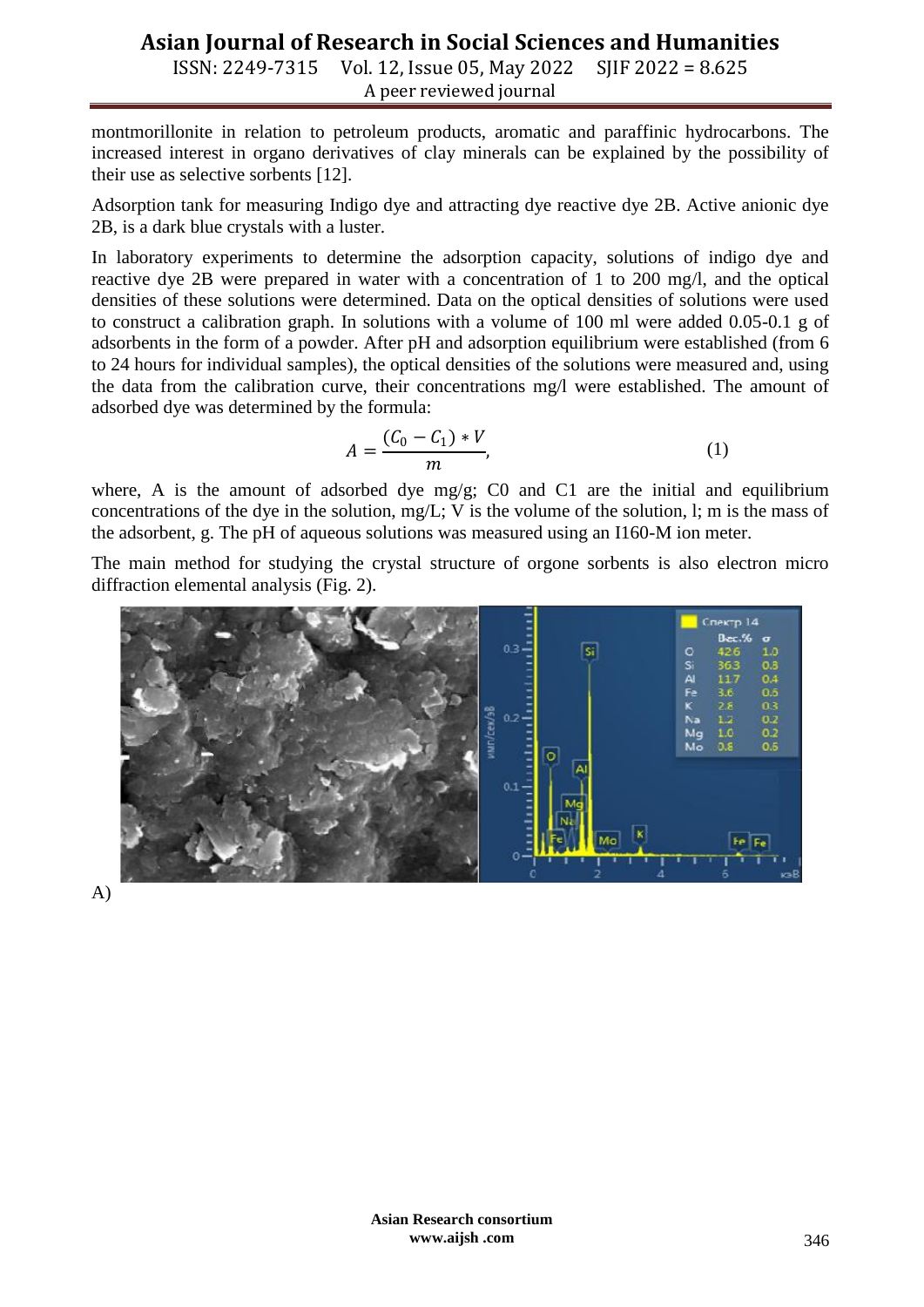ISSN: 2249-7315 Vol. 12, Issue 05, May 2022 SJIF 2022 = 8.625 A peer reviewed journal



#### G)

#### **Figure.2. Electron microscopic image of Bentonite and orgonobentonite and vermiculite and Organovermiculite A) Na-NB; B) XZ-Na-NB; C) modified explosive; D) HZ-BB**

In the case of chitosan, a polymeric modifier, the formation of associates with a thickness of one layer of modifier cations is observed, instead of hydrate-ionic layers of the outer surfaces of montmorillonite crystals. At the same time, an increase in the size of the modifier molecules contributes to an increase in the degree of three-dimensional order in the packing of silicate layers. Under an electron microscope, it can be seen that large particles of CS-Na-NB and CS-BB are mainly rectangular in shape with a size of about 1 μm and can be used to treat wastewater from dyes.

These assumptions are fully consistent with the results of X-ray phase analysis. In order to determine the quantitative characteristics, thermogravimetric studies were carried out. Effects on thermograms at the temperature range of 350-450ºС indicate the amount of absorbed organic modifier; i.е. entered the interlayer space, and not remaining on the surface of the packages. So, an important characteristic is the value of loss on ignition within the above-mentioned temperatures. Orgonoclays dried at a temperature of 95ºС were taken for analysis, which contain minimal amounts of molecular water, and therefore the intensity of the first thermal effect should decrease as much as possible in relation to the intensity of the original clay. At the same time, the formation of a second thermal effect is observed at higher temperatures, the intensity of which characterizes the amount of chemically bound organic matter. The formation of the second thermal - exo effect

> **Asian Research consortium www.aijsh .com**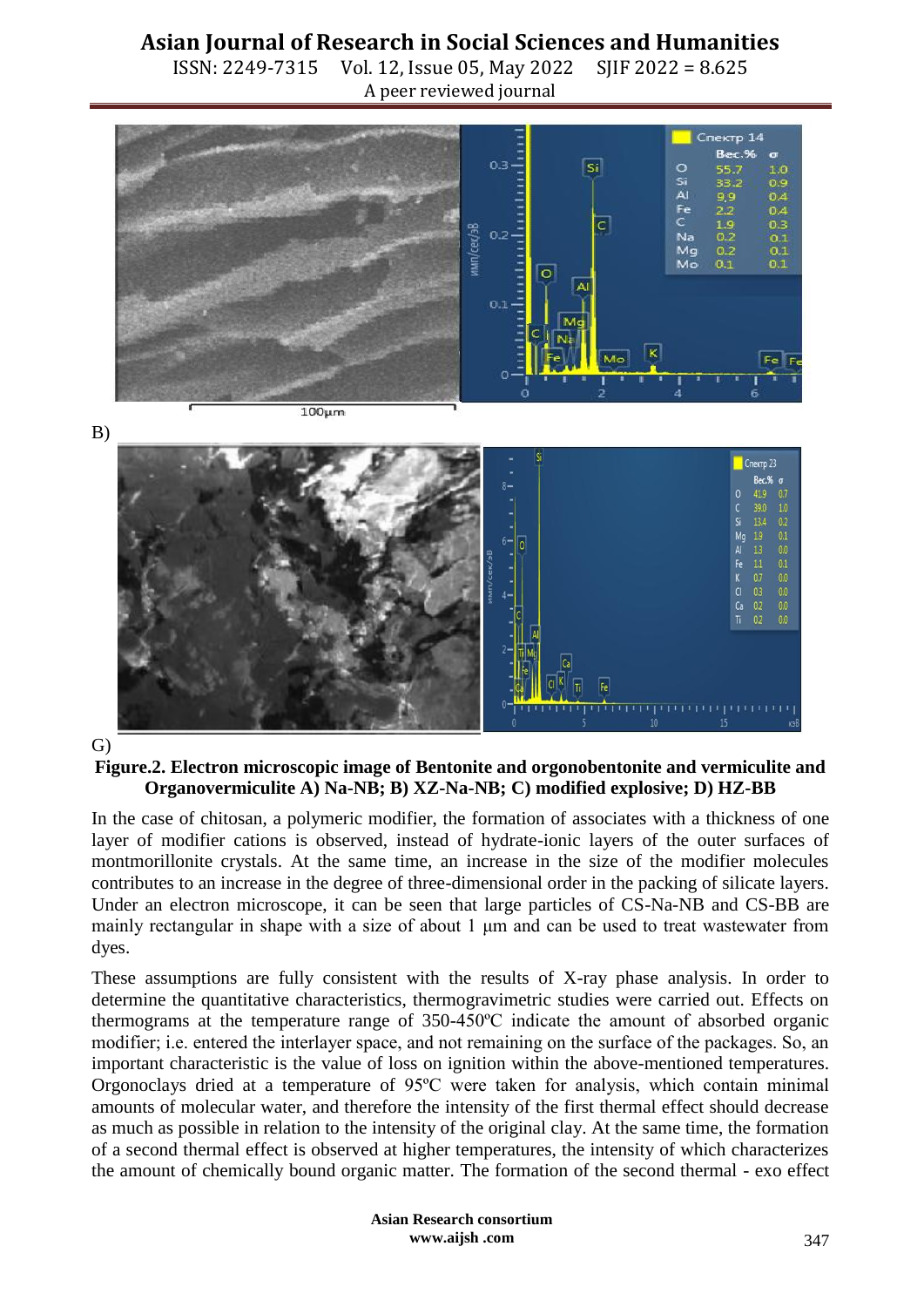ISSN: 2249-7315 Vol. 12, Issue 05, May 2022 SJIF 2022 = 8.625 A peer reviewed journal



# at a temperature of about 400°C corresponds to the combustion of organic matter.



### **4) Chitosan-vermiculite**

This effect, as can be seen from Fig.3. absent in the natural sample of Na-NB. In the KhS-Na-NB sample during heat treatment, a decrease in the intensity of the first endoeffect, which characterizes the expenditure of heat to break molecularly bound water, is observed. Thus, the mass loss of natural bentonite at temperatures of 100-150ºС is about 4.4%, and that of its organic derivative XZ-Na-NB is 1.30%, respectively. A further noticeable decrease in the weight of KhZ-VV samples occurs at temperatures above 390ºС and amounts to 4.02% of the mass of the original orgonophilic clay.

**Findings:** Thus, on the basis of local raw materials, highly effective organosorbents based on vermiculite, bentonite modified with chitosan synthesized from dead bees ApisMellifera were obtained. Their high adsorption capacity for indigo and active dyes was revealed. In order to determine the quantitative characteristics, thermogravimetric studies were carried out. The location of the endo- and exo-effects, as well as the change in mass during heat treatment, prove a decrease in the intensity of the first endo-effect, which characterizes the expenditure of heat to break molecularly-bound water.

The change in the adsorption capacity shows that the adsorption of the active anionic dye on Ch3- Na-NB and Khz depends not only on the number of cation-exchange centers, but also on the size of its available surface.